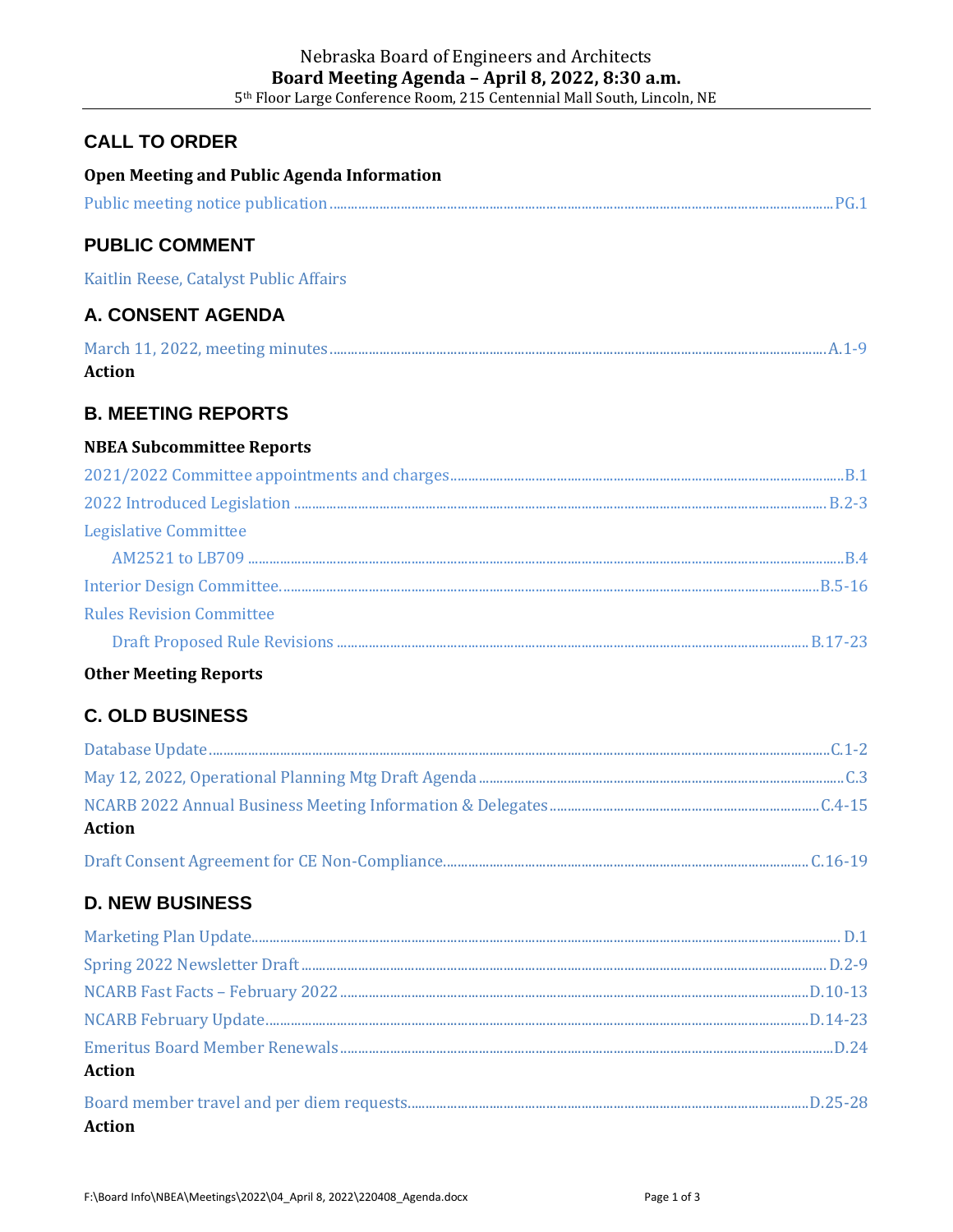# Nebraska Board of Engineers and Architects Board Meeting Agenda - April 8, 2022, 8:30 a.m.<br>5th Floor Large Conference Room, 215 Centennial Mall South, Lincoln, NE

## **E. COMPLIANCE**

| <b>Active Cases: Summary &amp; Documentation</b> |  |
|--------------------------------------------------|--|
|                                                  |  |
|                                                  |  |
|                                                  |  |
|                                                  |  |
|                                                  |  |
|                                                  |  |
|                                                  |  |
|                                                  |  |
|                                                  |  |
|                                                  |  |
|                                                  |  |
|                                                  |  |
|                                                  |  |
|                                                  |  |
|                                                  |  |
|                                                  |  |
|                                                  |  |
| <b>Action</b>                                    |  |
| <b>Other Compliance Issues</b>                   |  |
|                                                  |  |
| <b>Action</b>                                    |  |
|                                                  |  |
| <b>F. APPLICATIONS</b>                           |  |
| <b>Administratively Approved</b>                 |  |
|                                                  |  |
|                                                  |  |
|                                                  |  |
|                                                  |  |
|                                                  |  |
|                                                  |  |
| Licensure/Examination                            |  |
|                                                  |  |
|                                                  |  |